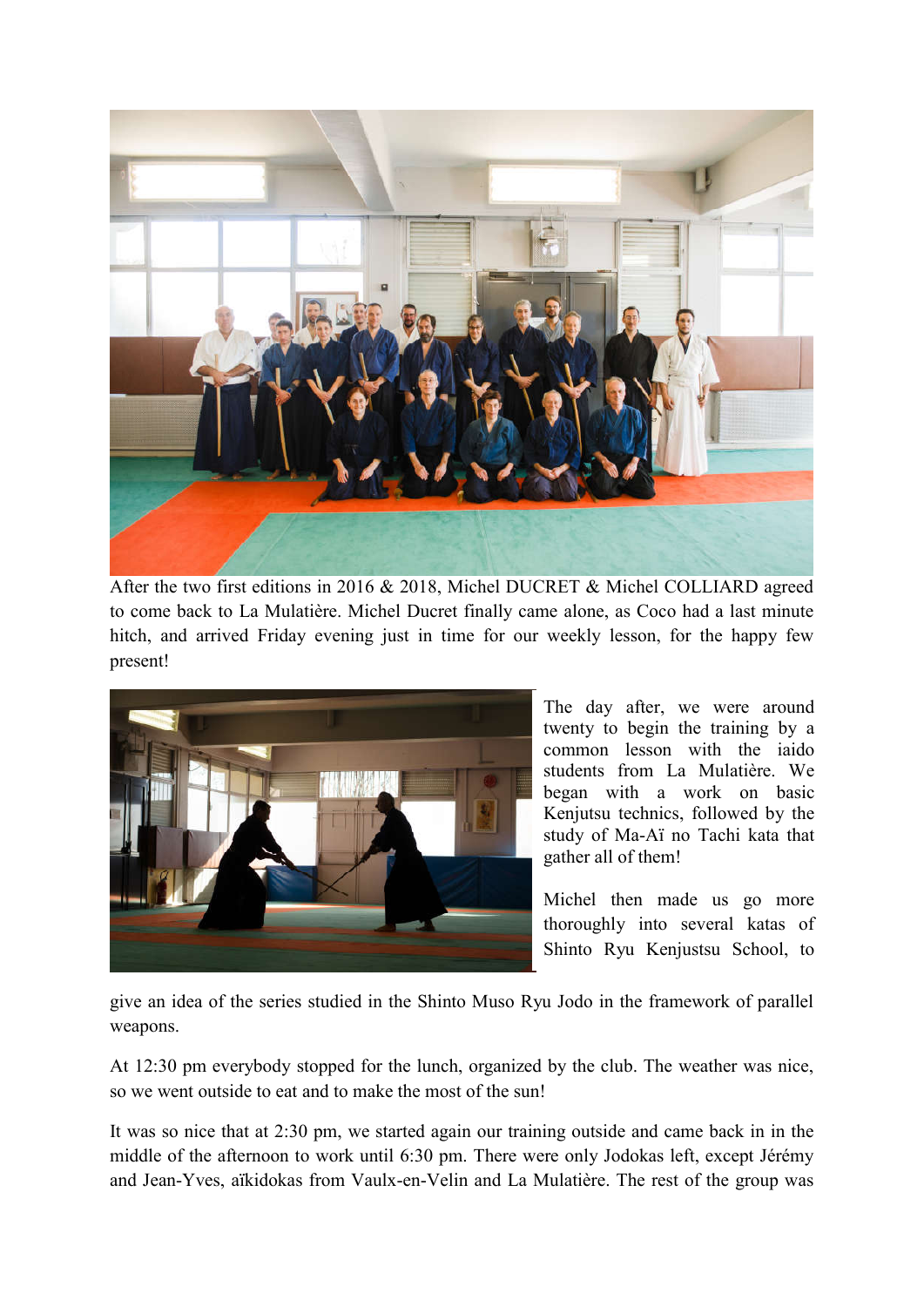made of people from Paris, Grenoble & Macon, but also from Montreux, Geneva and, for the first time, Bale! And of course those from the club….



While Jérémie was studing Kihons Tandoku, we worked all together on the second part of Kihons Sôtaî (the first part had been studied during Friday evening lesson). Then we divided into 3 groups: the 3 beginners (Jérémie, Jean-Yves et Marc) kept on working on kihons study, while the others divided into 2 groups : Chudan and Kage.

And the work went on until exhaustion of the troops ….

In the evening, most of us met by Yves and Nathalie, for a "little" drink, followed by a Choucroute prepared with love by Yves. There was a lot of things to drink – oh yes! – and to eat, brought by all the students, therefore we ate well and had nice drinks, spent a very nice evening, before everybody spread out to those who lodged them

On Sunday morning back to work at 9:00 am with Kihons Tandoku. Then back to Chundan katas to finish the series and we finished the morning by a general review of Tanjo Jutsu serie.

And at noon, last common picnic, we finished the leftovers before everyone goes back home, tired, a little bit nostalgic (it always happens, by the end of good workshop), but so HAPPY !

Now we are just longing to be next year (because Michel accepted to come back one again, and this time, he will be with Coco !) and again, thank you Michel for all the attention and energy you gave us all the week-end long. And thank you to all of those who took part in this successful workshop : external students who came with their enthusiasm and will of doing, and those from our club who were in duty, took care of registration, cooking (thank you